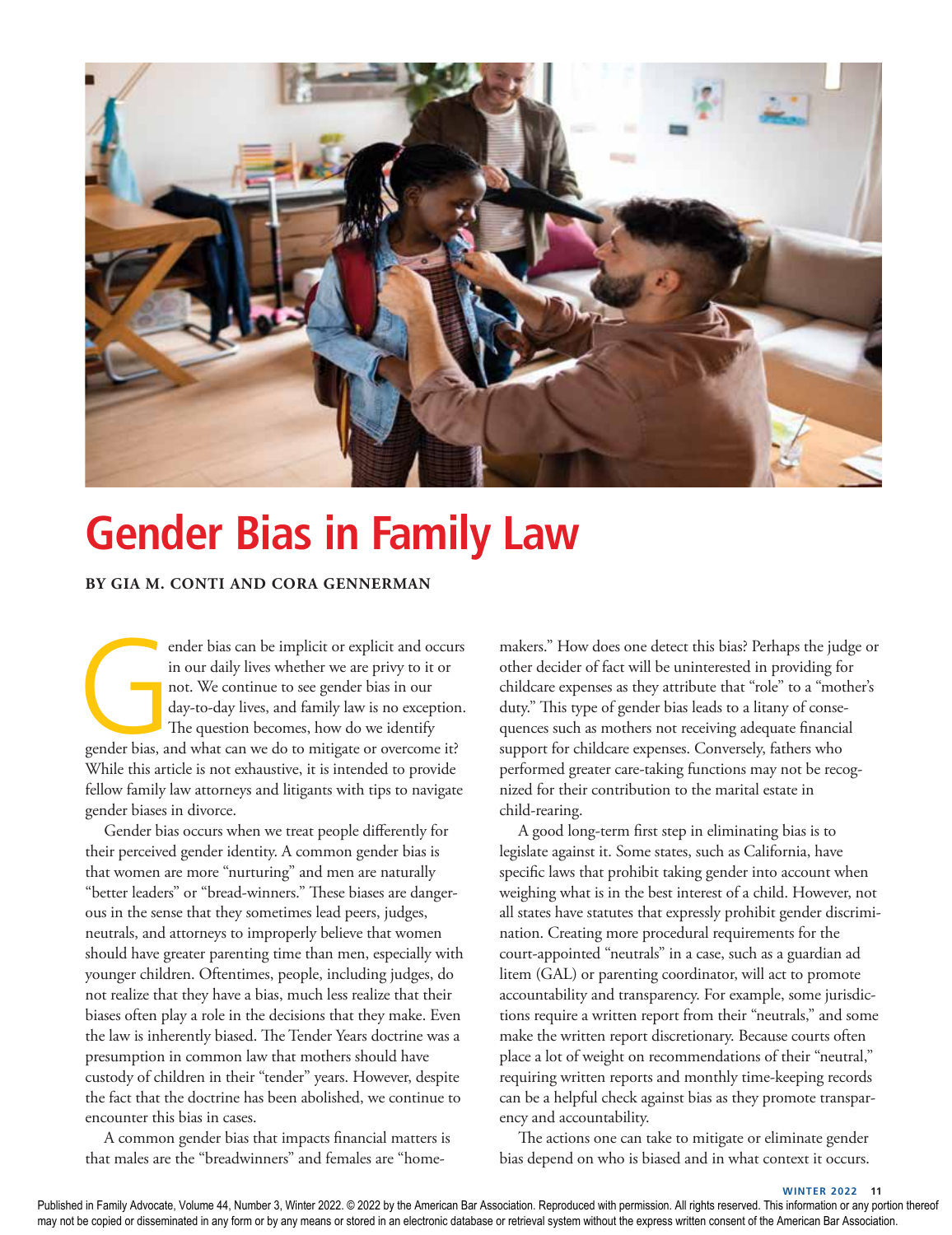The following are tools to assist in combating gender bias:

#### **Try to Get Away from the Biased Person**

If the gender bias you discover applies to the decision-maker of the case, whether it be a judge, mediator, or the like, consider swapping that person out as soon as possible. If your judge has a gender bias, perhaps a substitution of judge (whether as a matter of right or for cause) is available. If you are appointing a third-party neutral such as a mediator, a possible solution may be to work with the opposing counsel to appoint someone you both agree upon rather than allowing the court to decide on the mediator.

Another tool to assist in combating a gender bias is the appointment of a third party such as a GAL or attorney for the children. Third parties can be the "eyes and ears" of the court. While it varies jurisdictionally, some courts put a lot of weight on reports of the third party. Work with your opposing counsel to come up with a list of agreed-upon GALs that you can present to the court for proposed appointment to avoid appointment of a biased party by the court.

# **Obtain the File and Billing Records of the Biased Third Party**

If the appointed neutral such as a GAL, custody evaluator, or the like is holding gender biases, bring it to the attention of the court in a succinct and detailed motion to disqualify that individual. Be sure to continually make your record. Sometimes the information of the biased party may be discoverable. Provide the "neutral" with all the information they need about the case, in writing. Before trial, consider subpoenaing the neutral's files, including, but not limited to, their email communications, call logs, documents reviewed in preparation of their report, billing records, transcripts, and written communications, and review the records for any evidence of bias. Use their writing, communications, and report in cross examination to highlight the bias and undercut their credibility to the court. If an inherent bias is discovered later in the case, seek to bar or exclude the neutral's testimony via a Motion to Exclude or a Motion *in Limine.*

# **Create Data Points and Demonstratives to Highlight the Bias**

If you have a report in the case, take a look at how the neutral or other potentially biased person describes your client compared to how they describe the opposing client on the same topic. Demonstratives are advantageous to call out and show the bias. One could create a table or PowerPoint comparing the language used in the report that illustrates the bias. Cite the precise language and location in the report so there is no question about where the information can be found. Cite any rules, standards, or regulations, if any, that govern how the report should be written, and detail where the report did not adhere to the rules or regulations. Review their billing statements and point out any imbalance in their work such as communications to each party.

Create data points to use during your case, and keep your eye on the big picture. For example, if your client is not awarded all of the parenting time they seek due to the court's or mediator's potential gender bias, it is beneficial to set up opportunities to dispel the bias. Frequent interactions between the parent and child are helpful to disprove gender bias, as opposed to showing large chunks of parenting time. Perhaps the attorney seeks a "right of first refusal" so any time the opposing parent cannot care for the child, the time must be offered first to your client. Strive for frequent parent-child interaction because, again, the more parent-child contact there is, the more data you will eventually compile and be able to use as demonstrative evidence of that parent's ability to nurture, and have the court's GAL (or neutral) witness and report on those interactions.

Detailed factual and demonstrative information is persuasive. For example, if you need to show the value of your client's contribution to child-rearing, try creating a calendar with every doctor's appointment, school functions, and child-related events that your client attended in the past 12 months. If you need to overcome the gender bias that is resulting in a lack of credit for childcare needs, be prepared to monetize the precise cost of reasonably necessary childcare that enables a mother to work for a calendar year. Use the child's academic calendar to include holidays, breaks, and school institute days, even adding sick days (from the child's attendance in the year prior). Once you have a cost of childcare, compare it to the net income or cash flow of both parents to demonstrate the prejudice that a failure to account for childcare may have on your client. Go a step further and demonstrate how that may impact the day-to-day lives of the children.

## **Keep a Record of Communications with the Biased Party**

Unfortunately, gender bias sometimes comes from our opposing counsels in the case. When that occurs, examine the local rules and rules of professional ethics in your jurisdiction. Contemplate bringing the biased behavior to the attention of the court via a motion for sanctions. Alternatively, report the biased person to the body that governs the professional ethics in your jurisdiction. Try to keep correspondence with that person in writing, if necessary, to be able to demonstrate their bias to the court or other governing body. If you have a call and something sexist or biased is stated, perhaps memorialize it via a written communication or memorandum.

## **Point Out the Bias**

Vocalize the bias you are witnessing. People often are unaware of their own biases as they can be subconscious or implicit. Thus, it is important to vocalize the bias in a tactful way. The goal is simply to bring it to the speaker's attention. For example, if you sense that an opposing counsel, judge, or mediator is unwilling to give a father parenting time because of a perceived bias against males—that they are less nurturing

**12** FAMILY ADVOCATE **www.shopaba.org**

Published in Family Advocate, Volume 44, Number 3, Winter 2022. © 2022 by the American Bar Association. Reproduced with permission. All rights reserved. This information or any portion thereof may not be copied or disseminated in any form or by any means or stored in an electronic database or retrieval system without the express written consent of the American Bar Association.